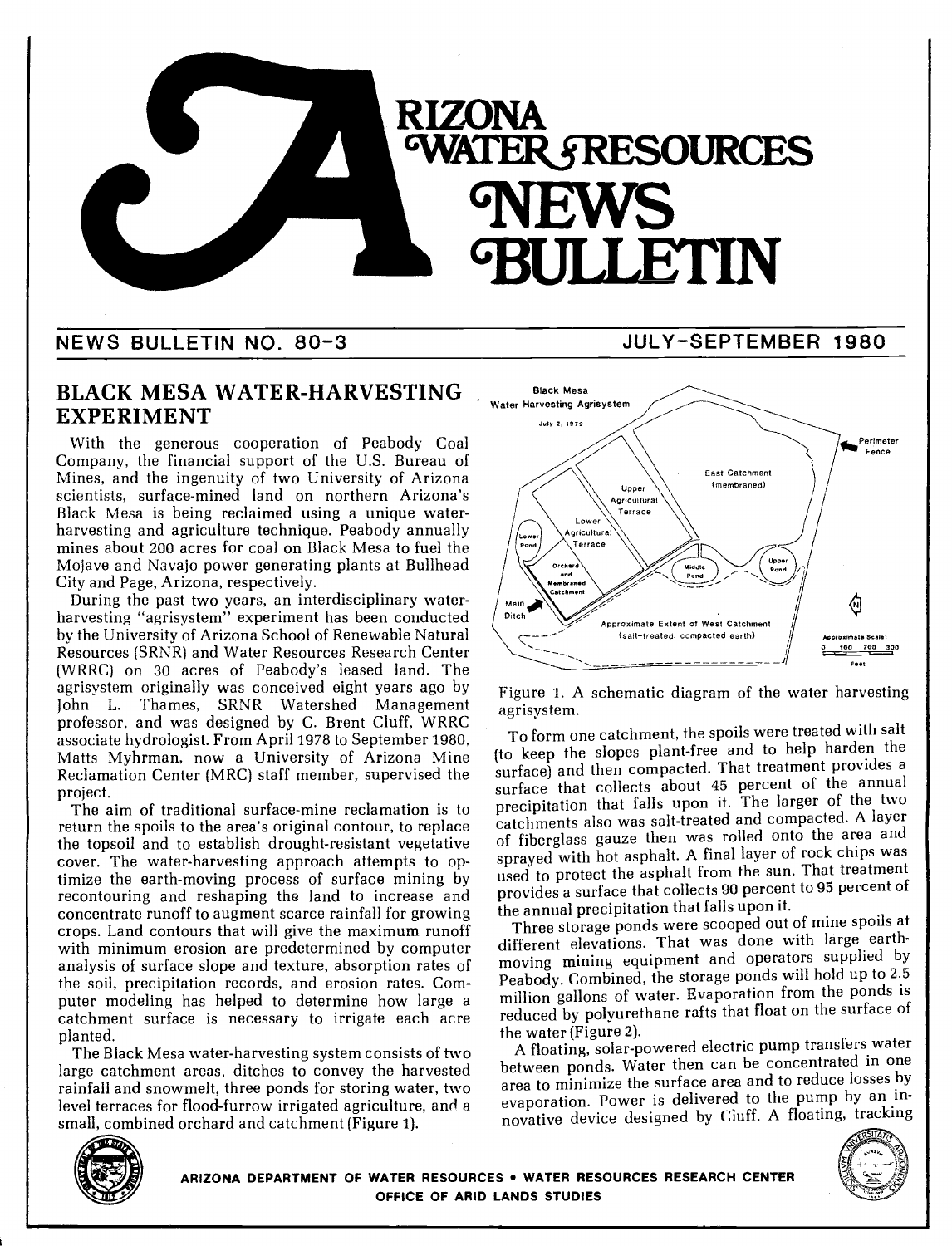

evaporation.



Figure 3. A floating photovoltaic concentrator converts solar radiation to electricity used to operate water-moving pumps.



Figure 4. Northern Arizona Indians visit the prototype family farm that produced beets, corn, cabbage, carrots, beans, potatoes and squash.

Photos by Lori Stiles, University of Arizona Information Services.

photovoltaic concentrator converts solar radiation to electrical energy that is stored in batteries. The batteries, in turn, provide the energy to operate the pump motor. (See Figure 3).

Farming activities during the summer of <sup>1980</sup> were supervised by David Powelson, a SRNR graduate student. Oliver Whitehair, a Monument Valley High School vocational agriculture teacher, and several of Whitehair's students assisted Powelson. Vegetables have been produced quite successfully in both spoils and sandy loam that were irrigated with harvested water. Beets, corn and squash have done especially well (See Figure 4). Next summer various soil amendments, used to improve the water infiltration rate and structure of the spoil material, will be tested.

Figure 2. Compartmented pond reservoirs at Black Mesa provided an opportunity to test various strategies for are outfitted with floating polyurethane rafts to cut surface treatment; water conservation and production of The Black Mesa water-harvesting agrisystem has provided an opportunity to test various strategies for vegetables, fruit, grains and forage crops using only harvested precipitation and snowmelt runoff; and a basis for examining commercially oriented ventures based on water harvesting. Part of the Black Mesa experiment, a prototype family farm, could help broaden the economic base for Navajo families who now concentrate more heavily on livestock production.

### RESEARCH PROPOSALS SOLICITED

\* \* \*

Notice has been received from the Office of Water Research and Technology (OWRT), U.S. Department of the Interior, regarding FY <sup>1982</sup> Matching Grant proposals, according to Sol Resnick, Director of the University of Arizona Water Resources Research Center.

Persons interested in submitting Matching Grant proposals should have nine copies in Director Resnick's office by 5 p.m., January 16, 1981. Instructions, budget forms, and examples of approved Matching Grant proposals are available in that office, and at the offices of Dr. Richard Packard, Provost, Northern Arizona University, Dean C.O. Minor, Northern Arizona University, and Dean H.B. Hunnicutt, Arizona State University.<br>
OWRT's Matching grant program in FY 1982 will be

primarily directed toward solving the most critical state and regional water-related problems identified by water experts of the individual states. Five-year plans for water resources research are being developed for Arizona and the Colorado River Basin. The five-year plan for Arizona, which will he available soon at the above listed offices, should be referred to in your research proposal.

The matching fund program will also support research aimed at meeting the nation's future water needs, under the following principal topics:

- 1. Water Quality Protection
- Water Shortages
- Flooding and Storm Runoff Damage
- 4. Instream Flow Management
- 5. Barriers to Intergovernmental Water Planning and Management
- 6. Wetlands Protection

Numbers 1 through 6 are of equal importance.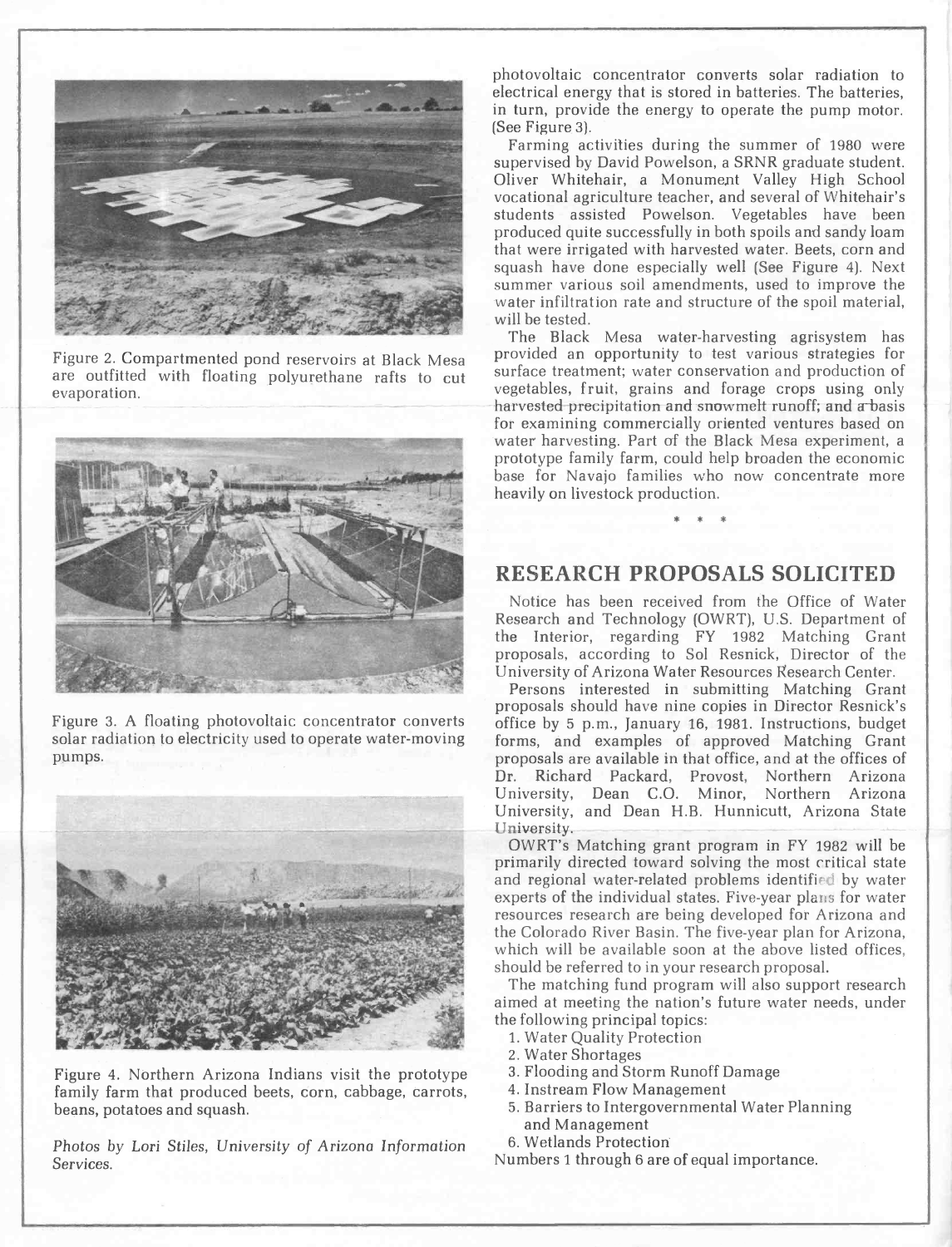It is recommended that persons intending to submit a proposal contact Director Resnick at 626-1172 before starting work on it.

An announcement for the Annual Cooperative Program proposals (formerly, Allotment Grant program) should be forthcoming in the near future.

\* \* \*

# **CONDENSATION**

#### Treated Municipal Wastewater to Cool Palo Verde

The three 1,270-megawatt electric power units at the Palo Verde Nuclear Generating Station about 37 miles southwest of Phoenix will be cooled with treated sewage will assure users of public land that water for many effluent from the Phoenix metropolitan area.

"Because river and (underground) waters are scarce and mostly needed for agriculture and to meet other Arizona water needs, we sought an alternative source of water," said Edwin E. Van Brunt Jr., Arizona Public Service Company vice president for nuclear projects management.

"Following consultants' recommendation, Palo Verde participants decided that sewage effluent was the best source to meet our large cooling water requirements," Van Brunt added.

Each of the three power units at the Station will require 30 million gallons of water daily to cool condensers during peak operating times. The 91st Avenue Wastewater Treatment Plant in Phoenix processes 90 Gerald million gallons of wastewater daily from Phoenix, Mesa, Tempe, Scottsdale, Glendale, Sun City and Youngtown. Effluent will be carried from the Plant to the Station through 36.5 miles of buried pipelines.

#### New BLM Policy for Small Water Sources

In the U.S. Southwest, water always has been important. The importance generally has been related to the quantity of the water available. In the past, small water sources have not been subject to a water rights policy. These small water sources, while of minor significance in statewide or river basin water resource planning, are vitally important to the users of public land. The benefits of a water rights policy are the allocation of water for many uses and the protection of the water used by Bureau of Land Management (BLM) permittees. Overall administration and allocation of water should be facilitated by clarifying conflicting claims and eliminating Natural-Resources, and Leo J. Fritschen, professor of disparities over water rights. As the uses of the public forest meteorology, University of Washington, Seattle. lands expand, the need for a water policy increases.

In light of the scarcity of water on public land, the wellworn phrase of controlling land by controlling water still has validity on the public lands today. On the average, there is one water source for every 4,000 acres of public land in the Phoenix District. Thus, water is not only limited in abundance but also in distribution; thereby, water becomes a limiting factor in resource management.

include livestock grazing, wildlife consumption and habitat, mineral extraction and processing, recreation and domestic use. These activities are all dependent on water. The new water policy of protecting and securing water rights in the name of the BLM will secure the use of water resources for our grazing permittees as well as for other resource users.

How is the new policy affecting BLM grazing permittees? In Arizona, BLM has filed application with the State of Arizona under the Stockpond Registration Act of 1974 and the Arizona Water Rights Registration Act of 1974. Even though BLM permittees previously may have filed on waters they use within their allotments, a filing was made routinely on all water on public land to record BLM interest in water on the land it administers. BLM has no intent to interfere with valid existing water rights. When new water filings are made by private parties on public land, BLM has adopted a policy of protesting those filings in order to secure the use of the water for multiple resource management. Implementing the water policy purposes will be available now and in the future.

#### \* \* \*

## CALL FOR PAPERS

A joint session of the Arizona Section, American Water Resources Association, and the Hydrology Section, Arizona-Nevada Academy of Science will be held May 1- 2, 1981, at the University of Arizona, Tucson. Papers on all aspects of hydrology and water resources are invited. Topics may range from physical systems and analytical techniques, to legal and institutional problems in water resources management.

Abstracts of 200 words or less should be submitted to Harwood, School of Renewable Natural Resources, 204 Biological Sciences East, University of Arizona, Tucson 85721; telephone, (602) 626-4406. The deadline for submitting abstracts is January 1, 1981. Instructions are available from Harwood or K. J. DeCook, Water Resources Research Center, Douglass Building Room 102, University of Arizona, Tucson 85721; telephone, (602) 626-1009 or 626-2144.

\* \* \*

### ANNOUNCEMENTS

#### Environmental Measurements Short Course

A special Environmental Measurements Short Course will be held at the University of Arizona, January 12-16, 1981, under the direction of Lloyd W. Gay, professor of watershed management in the School of Renewable

The course will present the basic theory of environmental sensors, emphasizing proper measurement techniques and reporting on methodology and use. Topics include radiation, temperature, humidity and moisture, precipitation, and wind speed and direction. Laboratory exercises make use of available equipment.

Some public land uses common to the Phoenix District The course fee is \$225. It is anticipated that funds for tuition and expenses will be available to a number of biological sciences. Course participants will receive a copy of the new text Environmental Instrumentation (Springer) by Fritschen and Gay. For further information, contact Dr. Gay at the University of Arizona (602-626- 23 13).

\* \* \*